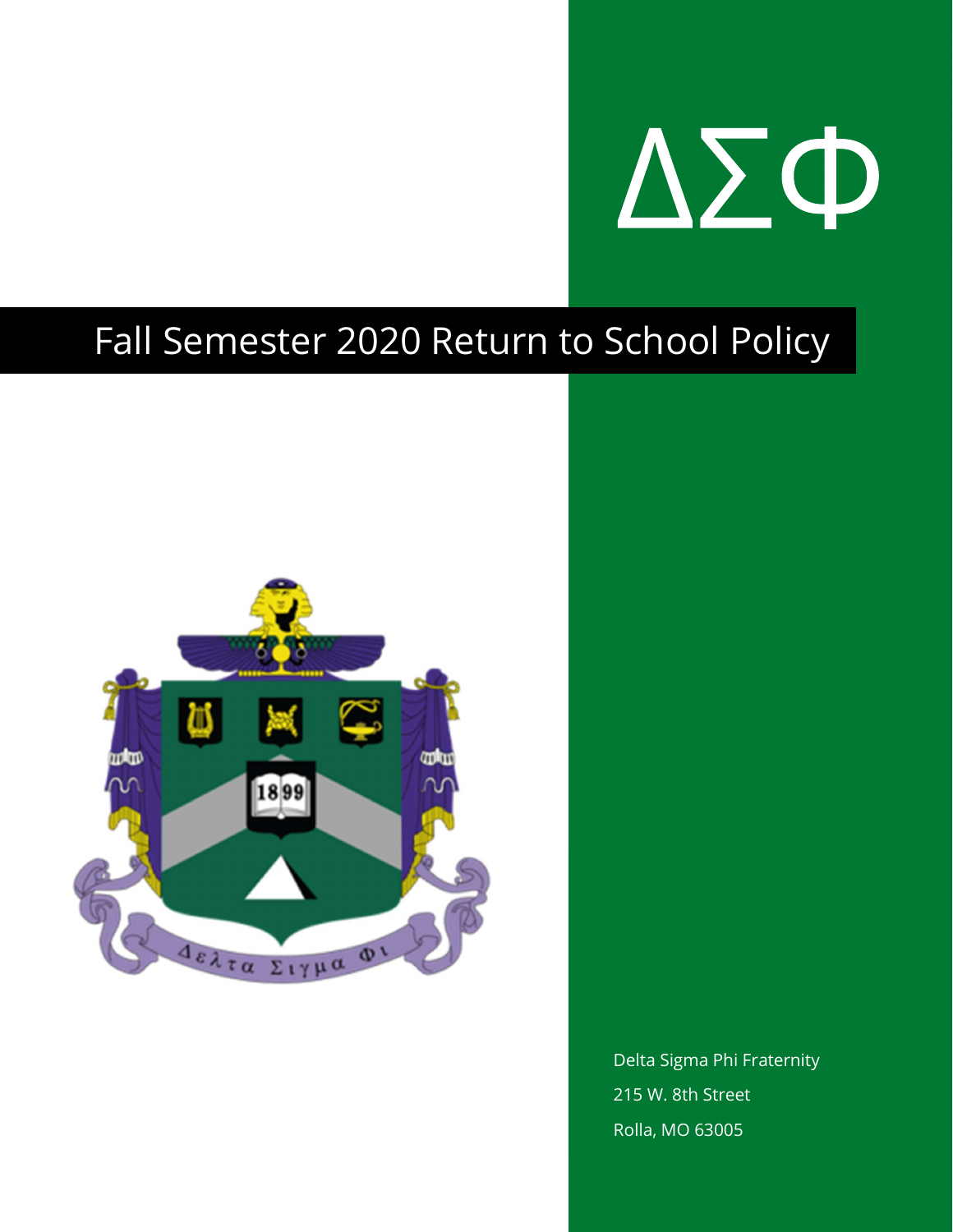# $\Delta \Sigma \Phi$ BELTA SIGMA PHI

## **Table of Contents**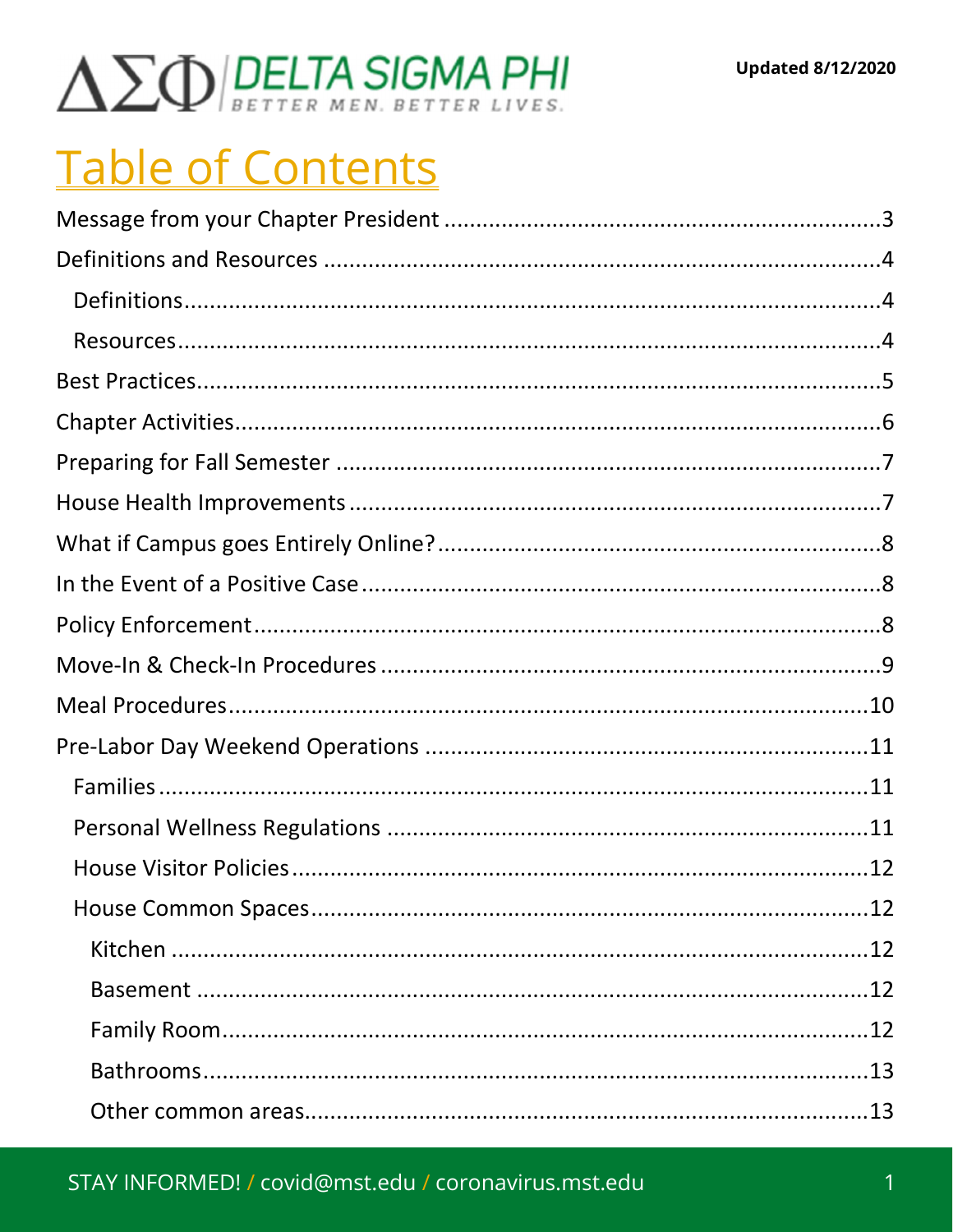#### **Updated 8/12/2020**

# $\Delta \sum_{\text{Post-Labor Day Operations}} \text{DEFITER MEN. BETTER LIVES.}$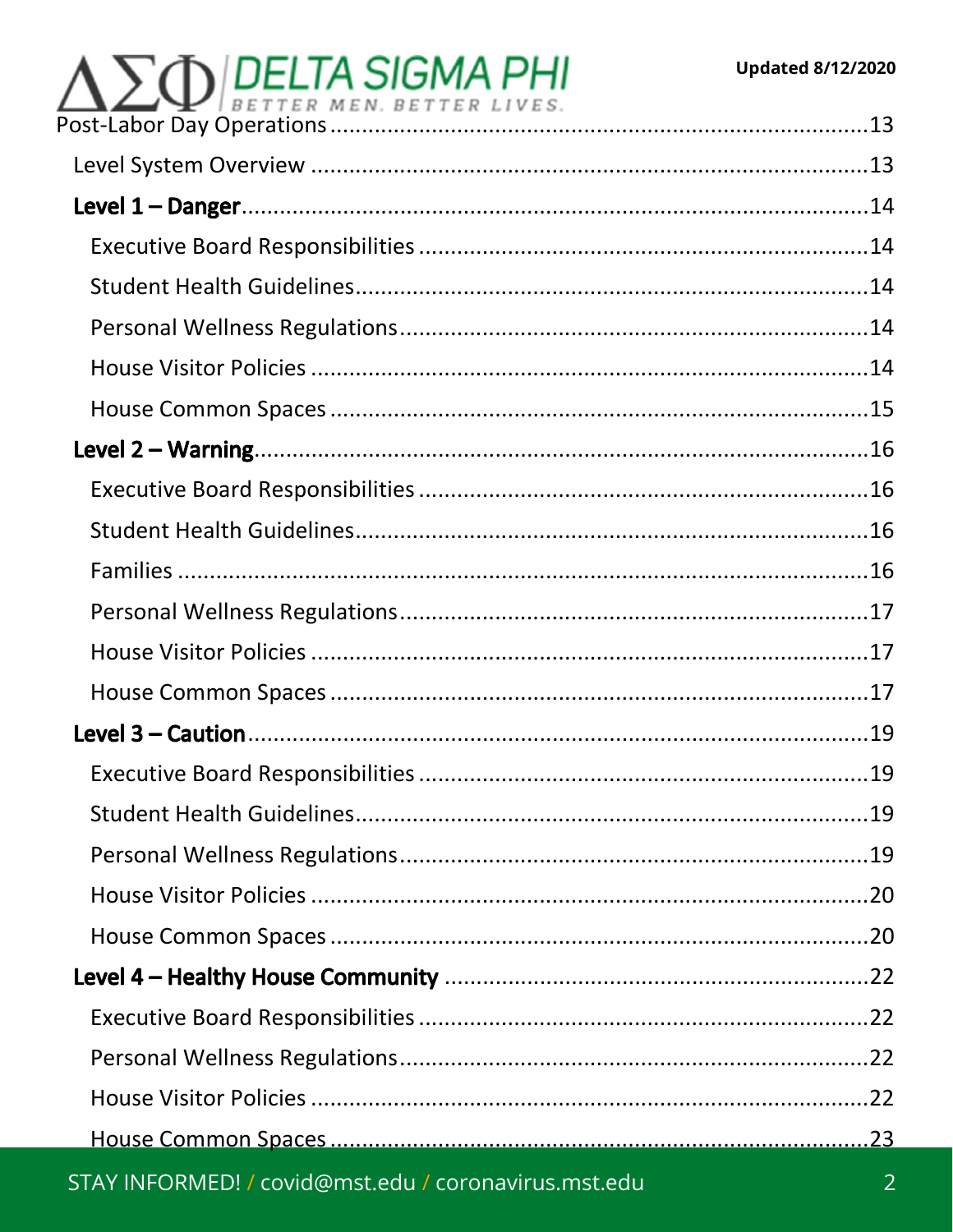## $\Delta \Sigma \Phi$  DELTA SIGMA PHI Message from your Chapter President

Brothers,

Boy am I excited to be back with you all in a few weeks! This semester is going to look different than the past, however, I sincerely think our brotherhood can handle the changes outlined in the pages below. This is a living and breathing document that is subject to changes as it is difficult for us to plan what the campus climate is going to be like several months from now. Therefore, we are setting guidelines that are going to keep all of our brothers as safe as possible, while at the same time, doing the best we can to find ways to say "yes" to things. I want to emphasize that we all play a part in the health and safety of each other, so I encourage you all to explore how to be the best brothers possible in that manner. As a united brotherhood we are strong and like all challenges, this too shall pass.

YITBOS,

Luke Swanton President, Delta Epsilon Chapter of Delta Sigma Phi

Like Awarton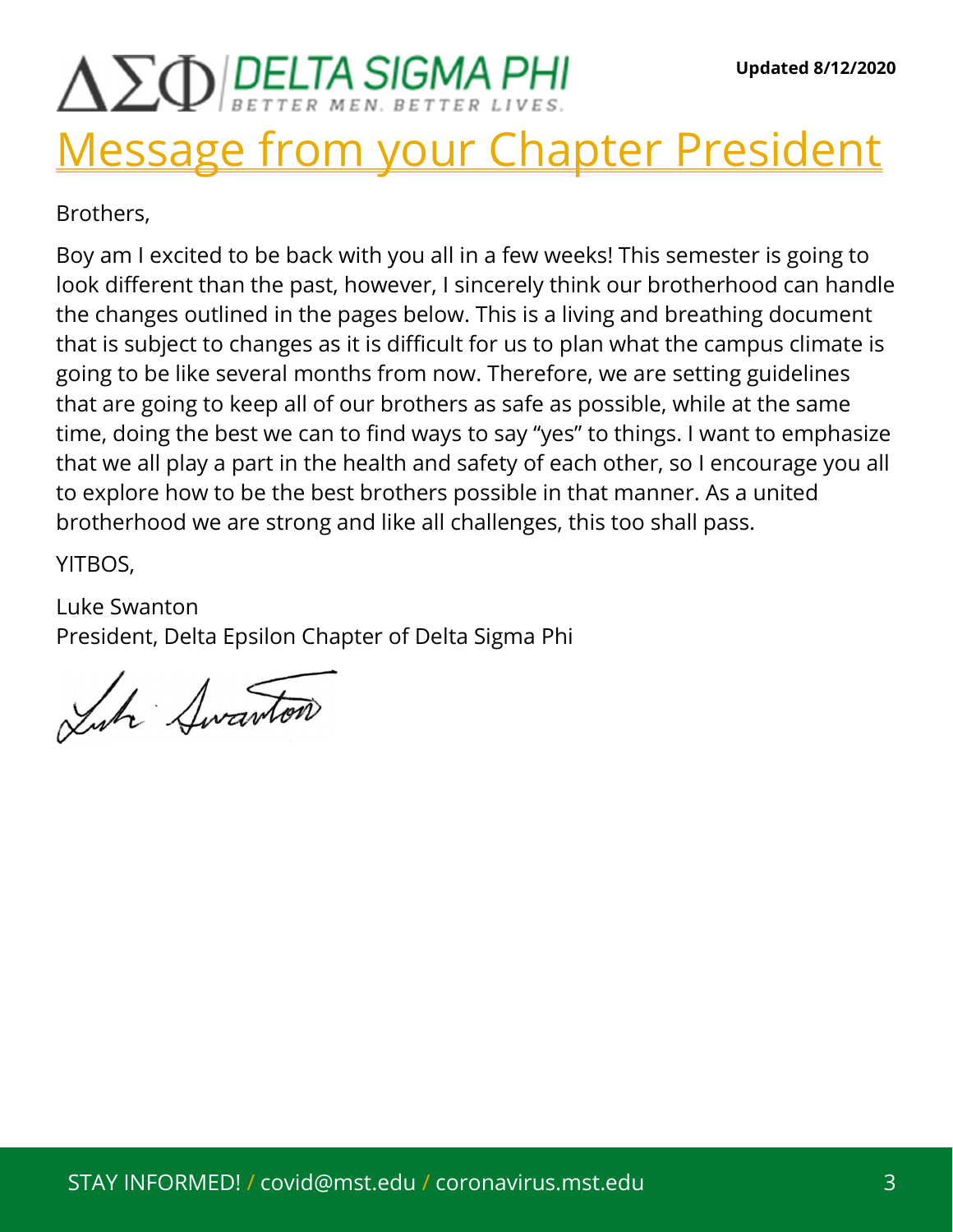# $\Delta \sum_{Q}$  DELTA SIGMA PHI

### Definitions and Resources

### Definitions

- **Isolation** Separating sick people with a contagious disease from people who are not sick
- Quarantine Separating and restricting the movement of people who were exposed to a contagious disease to see if they become sick
- Family/Family Unit Group of brothers based on their geographical location within the house. Families will be allowed to have reduced social distancing guidelines while around one another as described in the policies below. The goal is to eventually make our entire house a family unit.

### Resources

#### CDC

https://cdc.gov/coronavirus

#### Federal

- https://www.coronavirus.gov/
- Missouri 24 Hour Hotline: 877-435-8411
	- https://health.mo.gov/living/healthcondiseases/communicable/novel-coronavirus/

Rolla, Missouri - Phelps Health: 573-364-9000, Mercy Clinic: 573-458-6300 Missouri S&T – Student Health: 573-341-4902 or covid@mst.edu

- https://coronavirus.mst.edu/
- Medical Director, Dr. Goodman-dgoodman@mst.edu or 573-341-4284
- Director of Student Health Operations, Melinda Bryson brysonml@mst.edu

#### How Well Do Masks Work?

• https://www.youtube.com/watch?v=0Tp0zB904Mc

#### The Astounding Physics of N95 Masks

https://www.youtube.com/watch?v=eAdanPfQdCA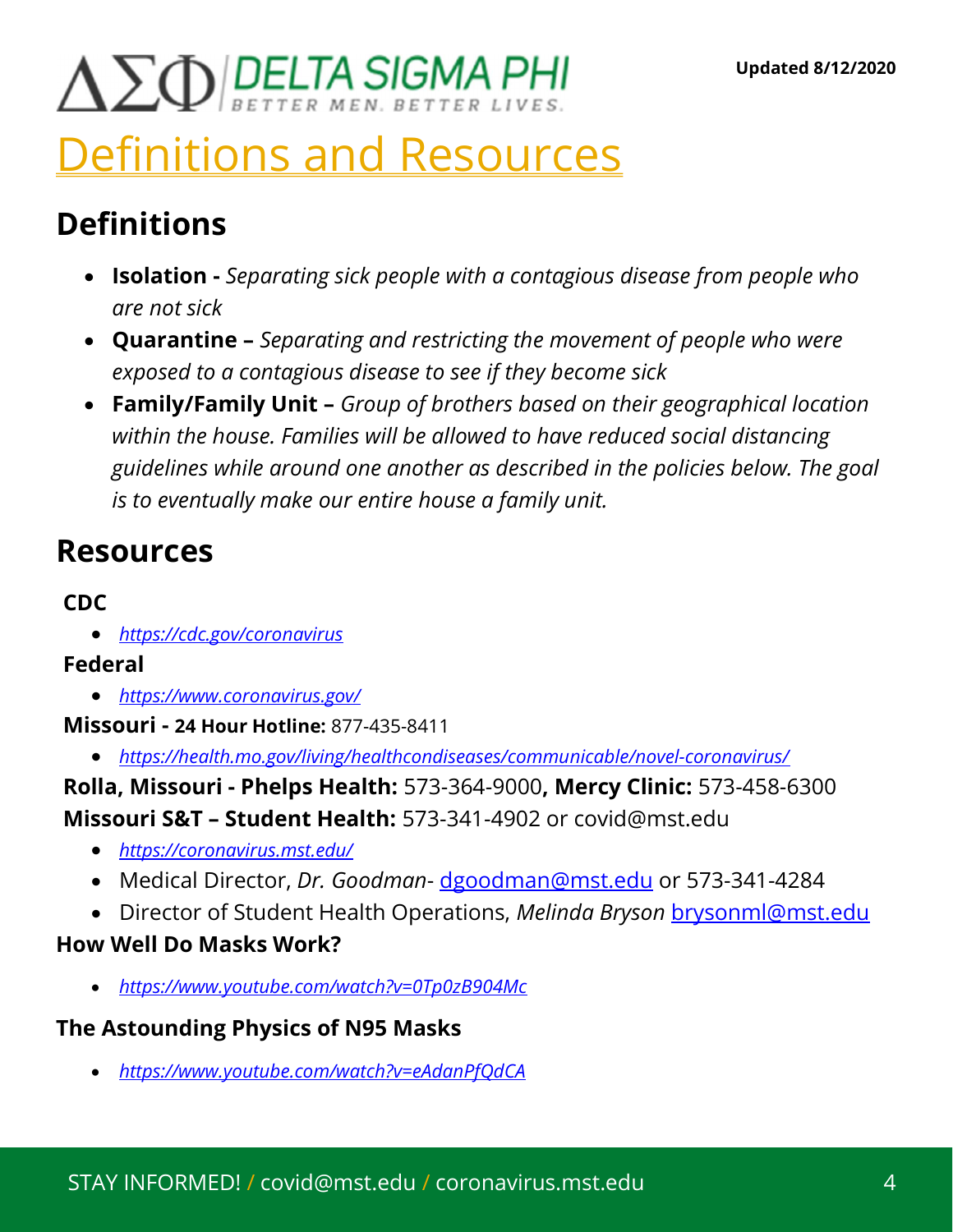# $\Delta \sum_{Q}$  DELTA SIGMA PHI

### Best Practices

- The best way to prevent illness is to avoid being exposed to this virus.
- The virus is thought to spread mainly from person-to-person.
	- o Between people who are in close contact with one another (within about 6 feet).
	- o Through respiratory droplets produced when an infected person coughs, sneezes or talks.
	- o These droplets can land in the mouths or noses of people who are nearby or possibly be inhaled into the lungs.
	- o Some recent studies have suggested that COVID-19 may be spread by people who are not showing symptoms.

#### Everyone Should

- Wash your hands often
- Avoid close contact
- Cover your mouth and nose with a cloth face cover when around others
	- o Wearing a mask properly: https://www.youtube.com/watch?v=4xFY3aPF7E4
- Cover coughs and sneezes
- Clean and disinfect
- If you travel outside of the defined safe community, closely monitor symptoms, maintain social distancing amongst others, and wear masks when necessary
- Monitor Your Health Daily
	- o Monitor your symptoms with Campus Screen IOS: https://apps.apple.com/us/app/campus-screen/id1515835998 Android: https://play.google.com/store/apps/details?id=edu.stanbridge.edverum\_campus\_screen
- Avoid making unnecessary trips to populated areas such as residential halls, dining halls, and Havener Center as these are likely to become hot spots
- Stay aware and never be complacent if nothing is happening, then our plan is working

#### If you Choose to Travel Outside of Phelps County during the Semester

Travel responsibly to protect your brothers!

- Let E-Board know and evaluate the risk of traveling to the area
- Wear a mask while around others for 14 days after your return to campus
- Monitor your symptoms using the campus screen app

Read more at: https://www.cdc.gov/coronavirus/2019-ncov/prevent-gettingsick/prevention.html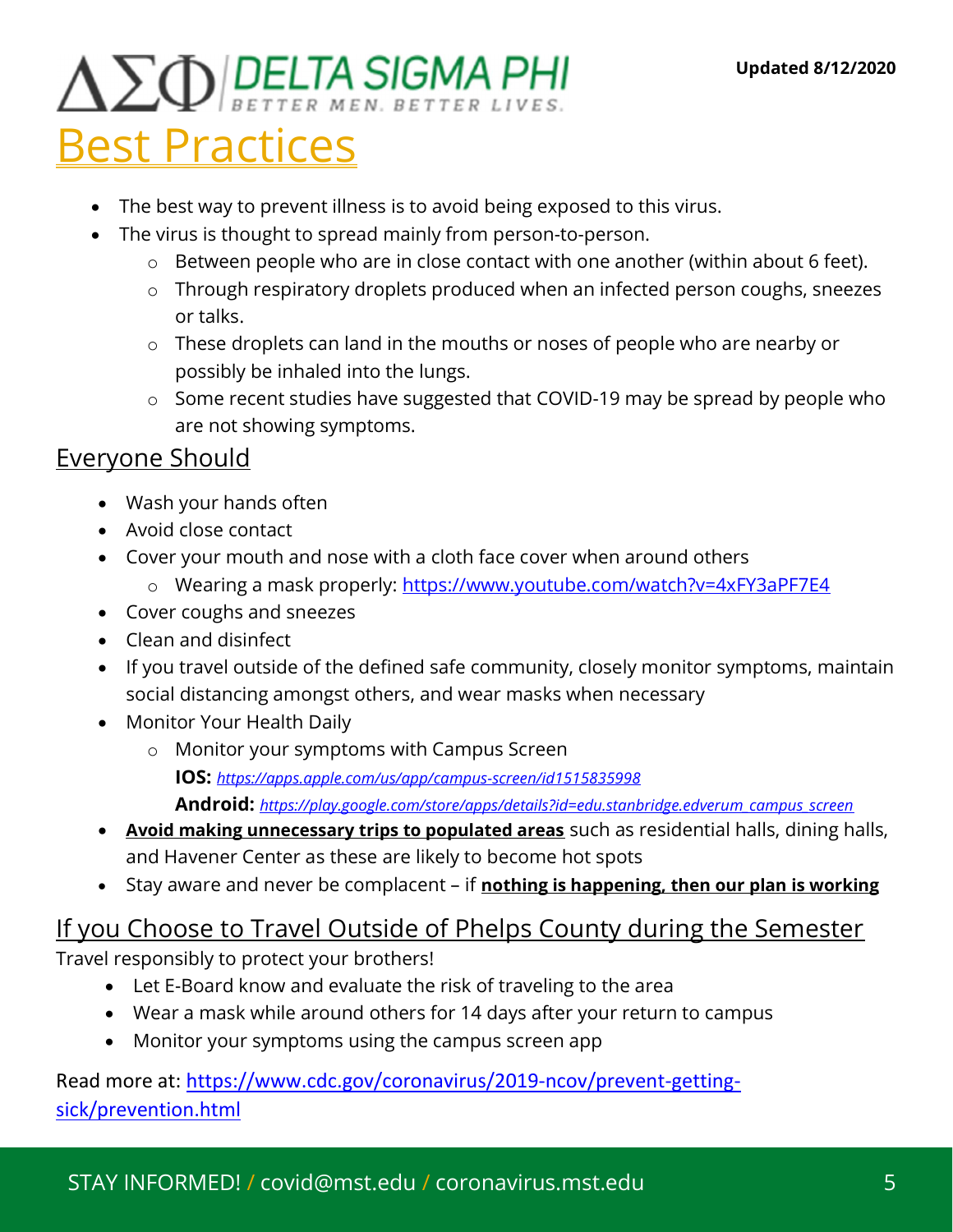## $\Delta \sum Q$  BELTA SIGMA PHI Chapter Activities

The chapter's Executive Board has developed a list of dates revolving around chapter events. The timeline developed ensures that all new member related events are completed prior to the weekend before Thanksgiving Break in case campus chooses to move classes online after the holiday. Alpha Epsilon initiation date will be determined after Labor Day weekend to ensure non-initiated members have a safe place to go while the house is closed.

- Move-In Day: August 15th
- Alpha Epsilon (SP20 New Members) Initiation: TBD
- Alpha Zeta (FS20 New Members) Pinning: September 20th, 2020
- Alpha Zeta Final Voting: November 9th, 2020
- Alpha Zeta Initiation: November 13th 15th, 2020

Chapter meetings will still be held on Mondays at 6:15pm. Meetings will be conducted in person along with a zoom livestream for those unable or uncomfortable attending in person. Attendance is still **required** for all members.

All social events (including, but not limited to, Sailor's Ball, weekly socials, and any official Greek parties) are postponed at this time. These will be reevaluated at a later date as campus decides to ease restrictions.

Due to the changes in chapter operations, chapter fees are being reevaluated. More details regarding this will be released in the coming weeks.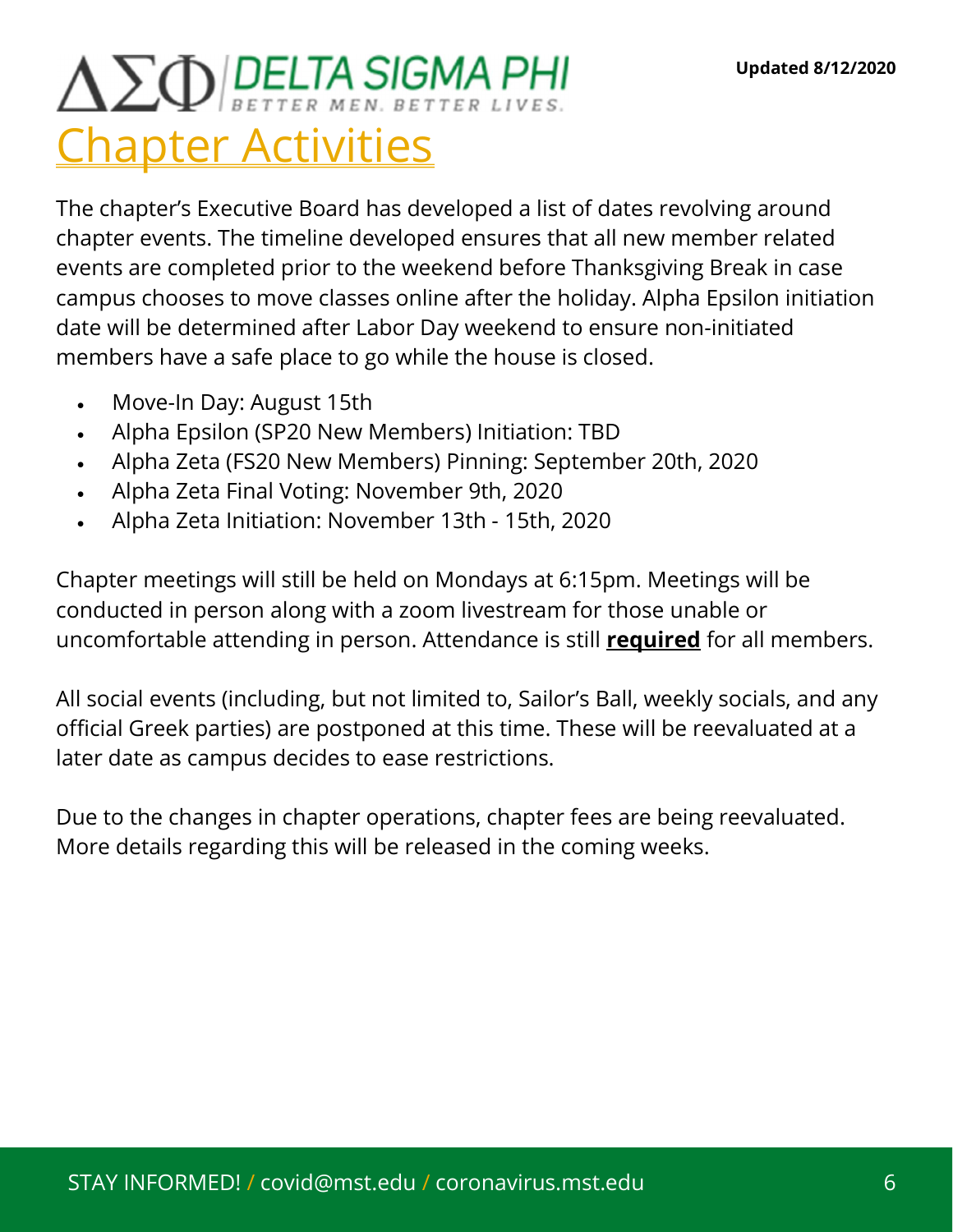## $\Delta \sum_{Q}$  DELTA SIGMA PHI **Preparing for Fall Semester**

This upcoming semester, the chapter's Executive Board ask that members have the following prepared or completed prior to their return to school:

- 2 week completed quarantine prior to arrival on campus
- Sign up for a move-in time by Friday, August  $7<sup>th</sup>$
- Move-In Spreadsheet: https://bit.ly/2Dn7LgH
- Course materials (textbooks, lab notebooks, etc.)
- 3-5 reusable cloth masks
- Thermometer
- All personal supplies to prevent unnecessary trips to local stores
- Student ID (Incoming Freshman only): https://pro.mst.edu/virtualproday/miner-id/
- "Campus Screen" app downloaded on your phone
	- o IOS: https://apps.apple.com/us/app/campus-screen/id1515835998
	- o Android: https://play.google.com/store/apps/details?id=edu.stanbridge.edverum\_campus\_screen

## House Health Improvements

In preparation for this semester, the house has undergone a few changes to ensure the safety of our members.

- Purchased contactless thermometers for use at house entrances
- Installed  $2^{nd}$  Floor Water Fountain
- Upgraded to MERV 11 air filters for furnaces
- Added hand sanitizing stations
- New extraction fans in the showers
- Increased cleaning chores

As our semester goes on, additional improvements may be added as necessary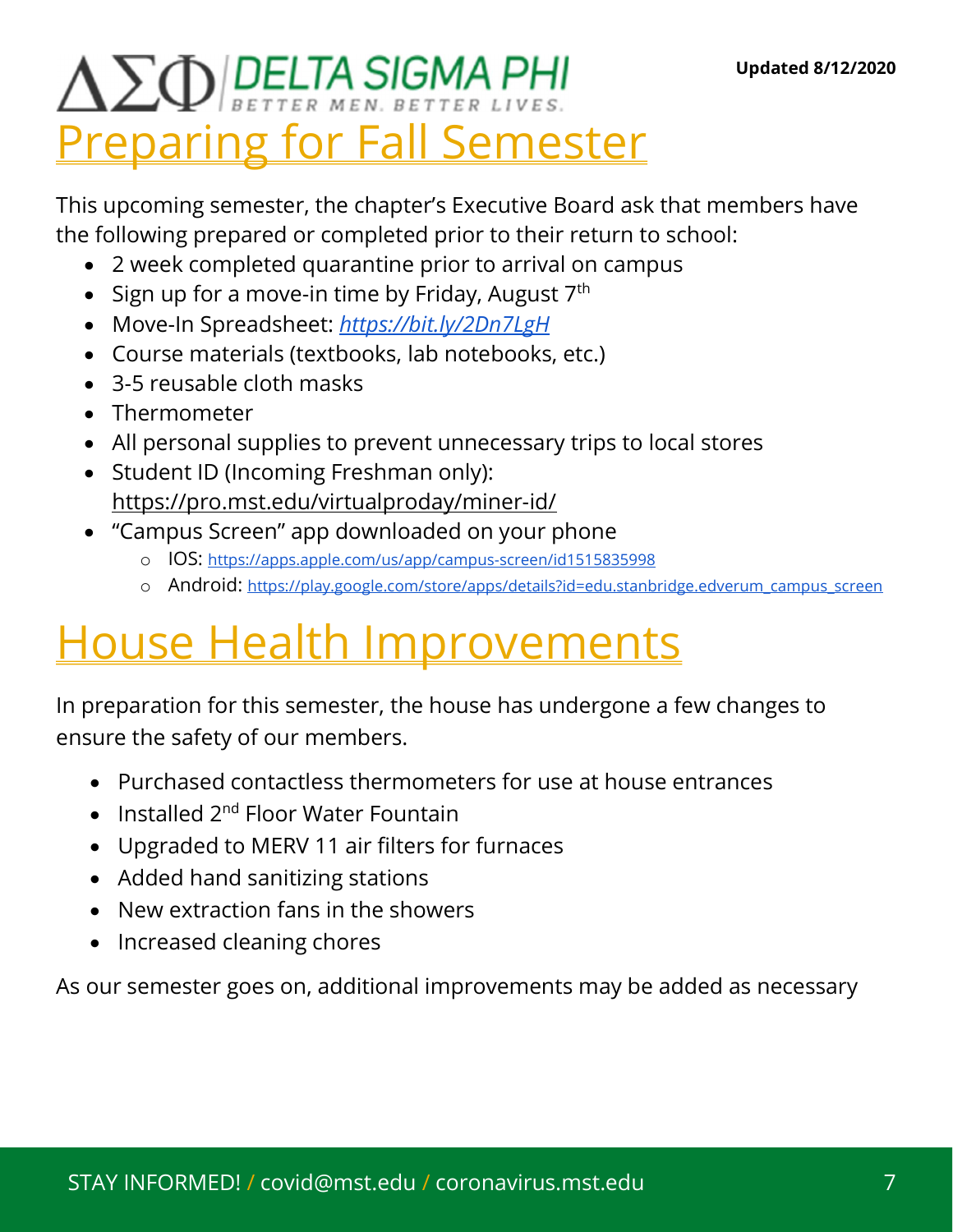# $\Delta \Sigma \Phi$  DELTA SIGMA PHI

## What if Campus goes Entirely Online?

There is a potential that at any time during the semester campus may choose to switch to a completely remote online format for classes. If this happens, an emergency joint E-Board/Alumni Corporation Board meeting will be called to modify our current plan to ensure the safety of our members. Decisions regarding refunds, move out procedures, and other logistics will not be made at this time. The goal of the Alumni Corporation Board and the Executive Board will be to treat members fairly and ensure that our brotherhood survives these unique circumstances.

## In the Event of a Positive Case

In the event of a positive case, the student will have the option to return home, isolate within the chapter defined spaces or within University isolation housing as available. Roommates or those in very frequent contact will have an option to selfquarantine within their facility (if appropriate spaces are available), utilize University quarantine spaces as available or return home.

## Policy Enforcement

For the semester to remain in person, there will be a lot of changes in day to day operations. We understand that some of these changes may be difficult but ask that you do your part to help keep our brotherhood safe. Those that are accidentally breaking procedures will be given reminders. Members that choose to continuously violate our policies will be subject to enforcement chores, standards board and, in extreme cases, expulsion. If policies are being actively broken, the Executive Board reserves the right to enforce stricter policies to ensure the safety of our house.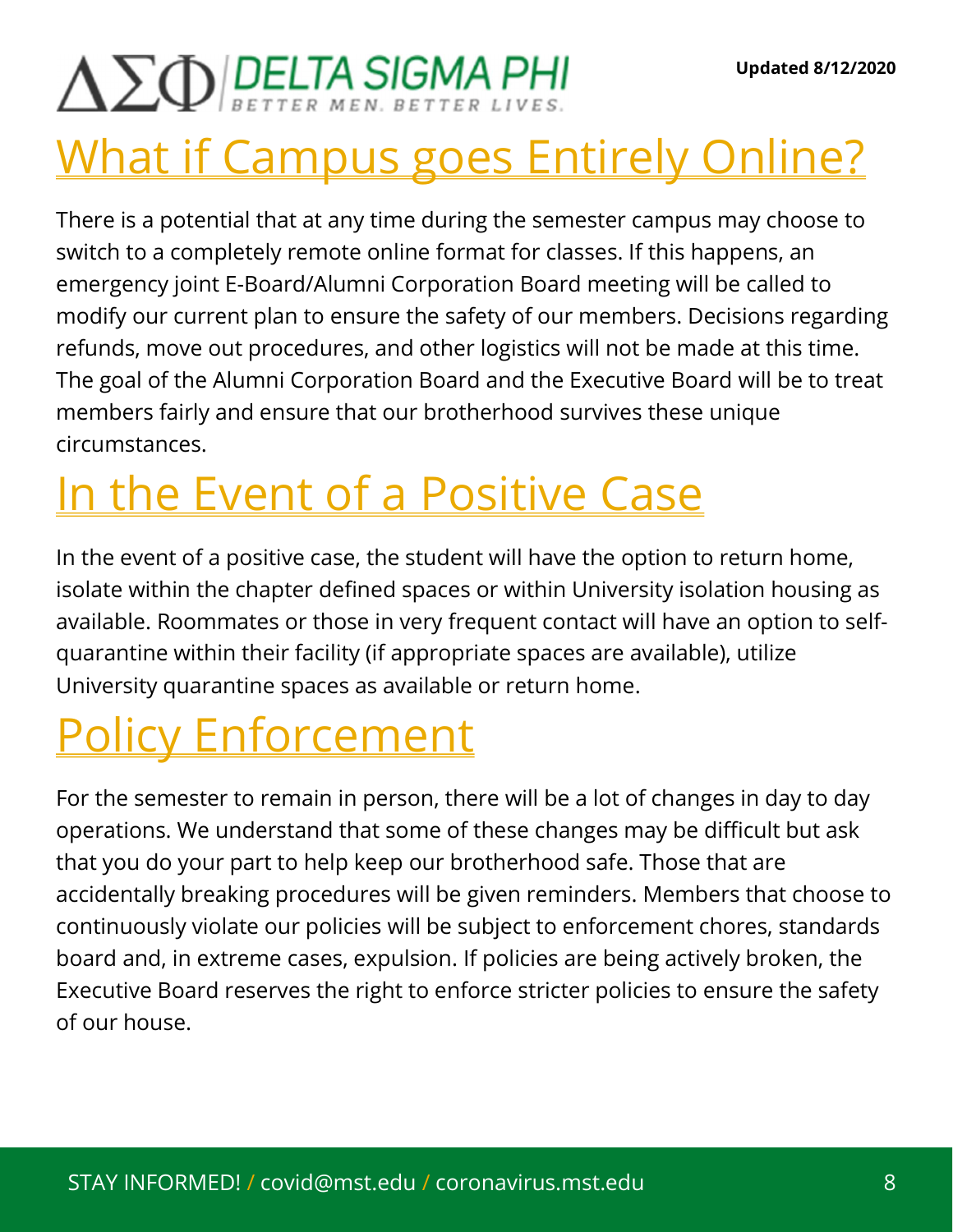## $\Delta \sum_{Q}$  DELTA SIGMA PHI Move-In & Check-In Procedures

Move-in this year will be slightly different due to the challenges of the new semester. Please note that logistics may vary slightly day of, and you will receive instructions from E-Board once you arrive.

- Move-In Day will be August 15th
	- o If members plan to move in before or after this date, please contact Vice President of Operations, Mac Conge: mac666@mst.edu
- Sign up for a move-in time by Friday, August 7th
	- o Move-In Spreadsheet: https://bit.ly/2Dn7LgH
- Incoming Freshmen
	- o Incoming freshmen will be asked to go through a separate campus check-in policy prior to check-in at the house. See your email for more details.
- Day of Check-In Procedures
	- o Members will be allowed two guests to help them move-in
	- o To enter the house:
		- Mask must be worn at all times
		- An executive board member will greet you at the door you will be asked to:
			- Show a passed test on the Campus Screen app
			- Take your temperature (Must be below 100.0°F)
	- o Prior to bringing items into the house, members will verify the status of their room and fill out the proper paperwork
	- o Once paperwork has been signed, member may begin moving items into their room

Note: Any leftover items from the previous semester will need to be moved first prior to move-in – See Move-In Spreadsheet for more details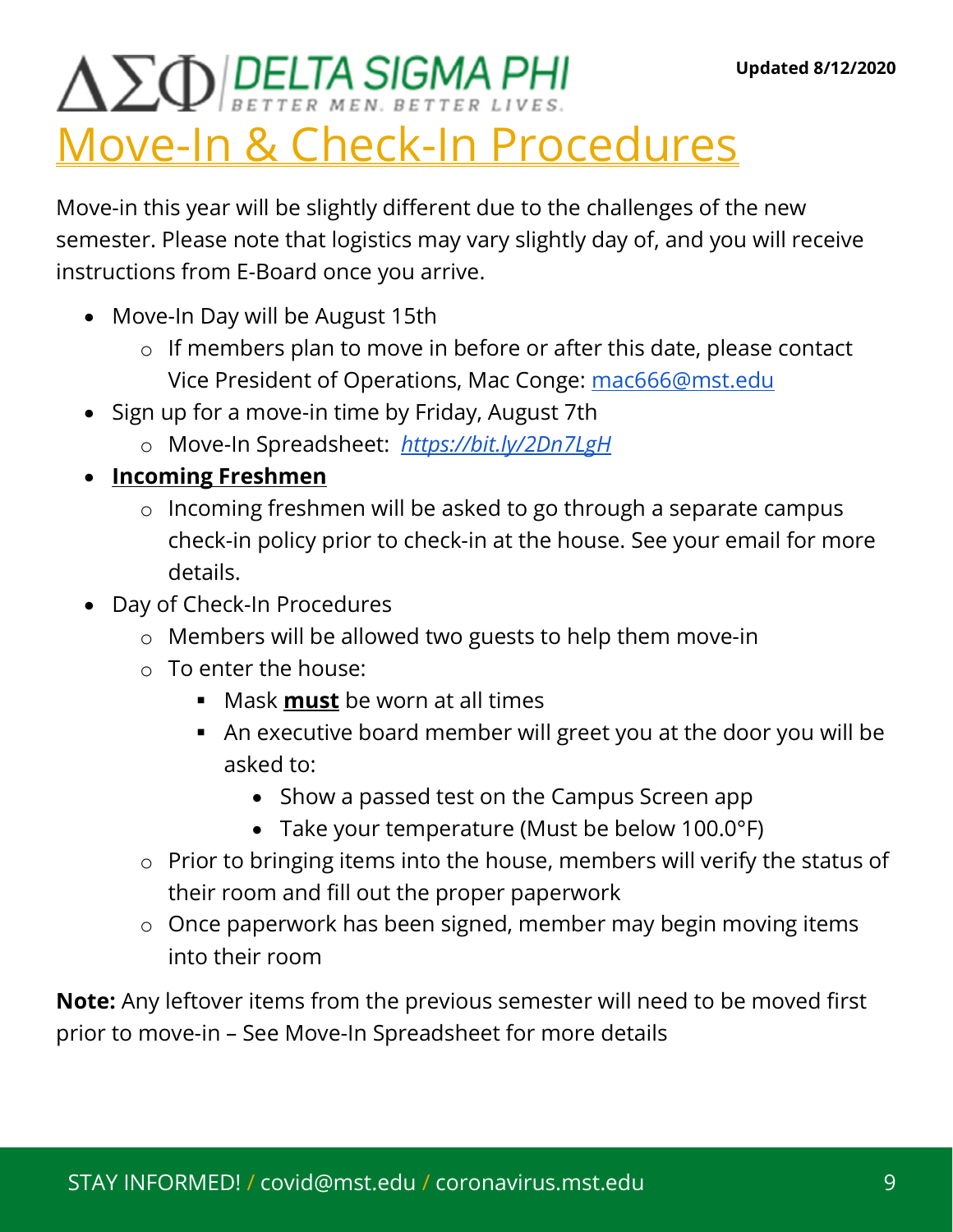# $\Delta \sum Q$  BELTA SIGMA PHI

### Meal Procedures

Marie's availability may vary based on the risk level of the house, however at this time she plans to cook and prepare food for the chapter. If Marie is unavailable, the chapter will move to local catering options. Our goal with this plan is to make sure she feels comfortable working at our house and to keep all brothers safe.

- Hand Sanitizer will be available for members
- Meal crew instructions
	- Every active/new member living in the house will sign up and serve at least one lunch or dinner crew per week.
	- No members will enter the kitchen until Marie is done prepping and has left the house (for her safety)
	- Food will be served by a minimum of 2 crew members from the kitchen while wearing masks and gloves
	- Leftovers will be stored in plastic storage containers and labelled with the current date
	- Sanitizing will extend to all common surfaces in the basement, including handrails up and down the stairs
	- Masks are required in the kitchen at all times
	- Gloves should always be worn when handling communal food
	- Zero tolerance policy on not wearing a mask in the kitchen. If broken, the kitchen will be closed at night and/or weekends indefinitely.
- No more than 6 members per lunch table will be allowed
- Each table will be spaced 6 ft apart
- Disposable utensils/plates will available for grab-n-go style eating
- Commonly used items (milk/juice cartons, ketchup, etc.) will either be served by a brother on lunch crew wearing a mask/gloves, or will be replaced with individual servings (Pints of milk, individual ketchup packets, etc.)
- Only the water bottle filling portion of water fountains will be used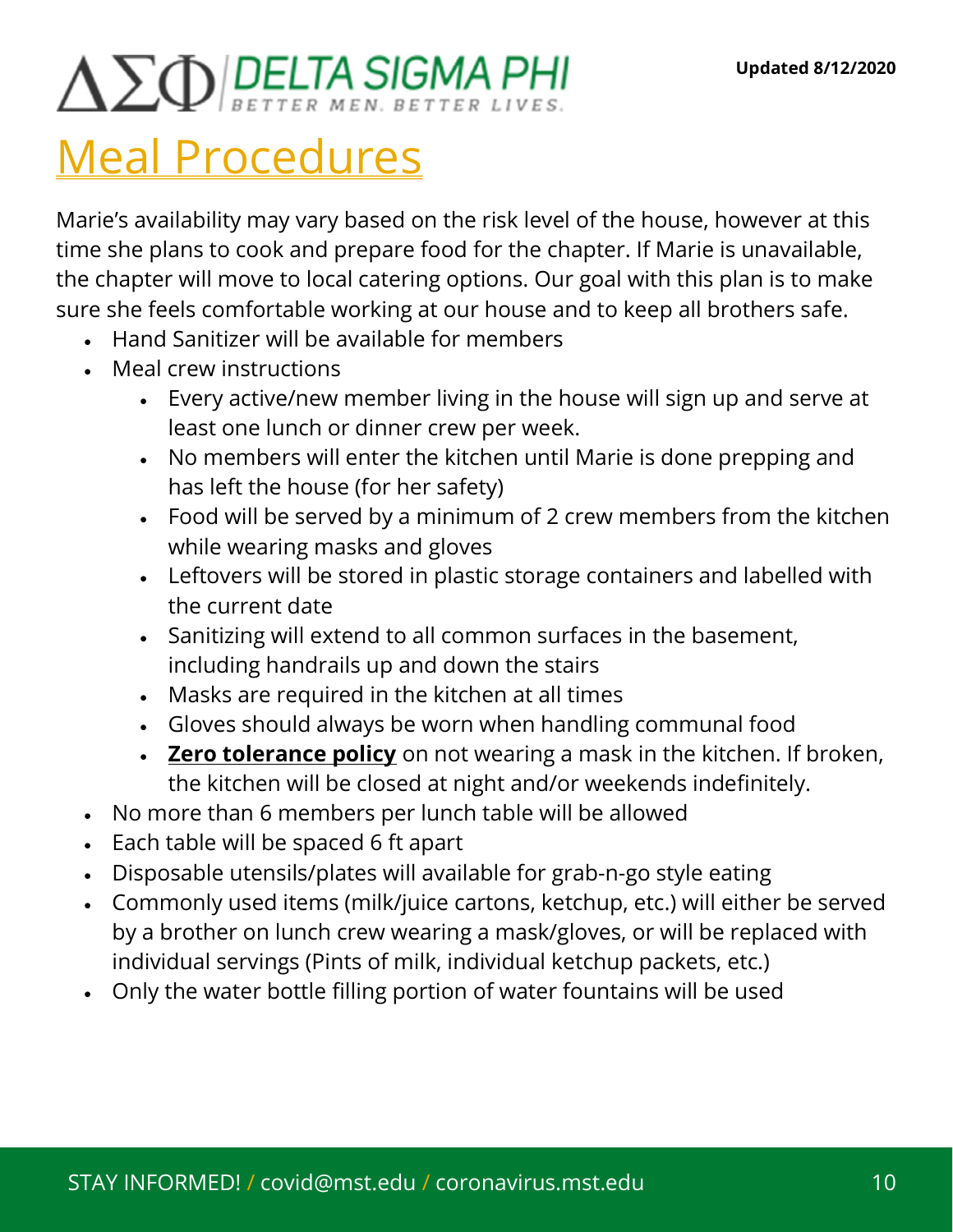## $\Delta \Sigma \Phi$  DELTA SIGMA PHI Pre-Labor Day Weekend Operations

In accordance with university guidelines, the chapter's Executive Board will enforce the following rules and procedures from the beginning of member's arrival to the house until Monday September 7th at 8:00am:

### Families

In order to maintain social distancing guidelines within the house, members will be split up into families. During this time frame, members are asked to limit interactions with those outside of their respective family. Meal tables will be labeled with family numbers and brothers are required to eat with their respective families during meals. Families were decided based on geographical location in house and are as follows:

- Family 1: 101, 102
- Family 2: 103,104,105
- Family 3: 201, 202, 203, 204
- Family 4: 205, 206, 207
- Family 5: 208, 209, 210
- Family 6: 211, 212, 213
- Family 7: 214, 215, 216

### Personal Wellness Regulations

- Masks **Required** in the chapter house except while in a member's personal room, a family member's room, or while eating during meal hours
	- o Members may request masks be worn in their room at any time
- Temperature Daily temperature checks
	- o Touchless thermometers will be provided on each floor
	- o Members will be required to sign off on completion of this daily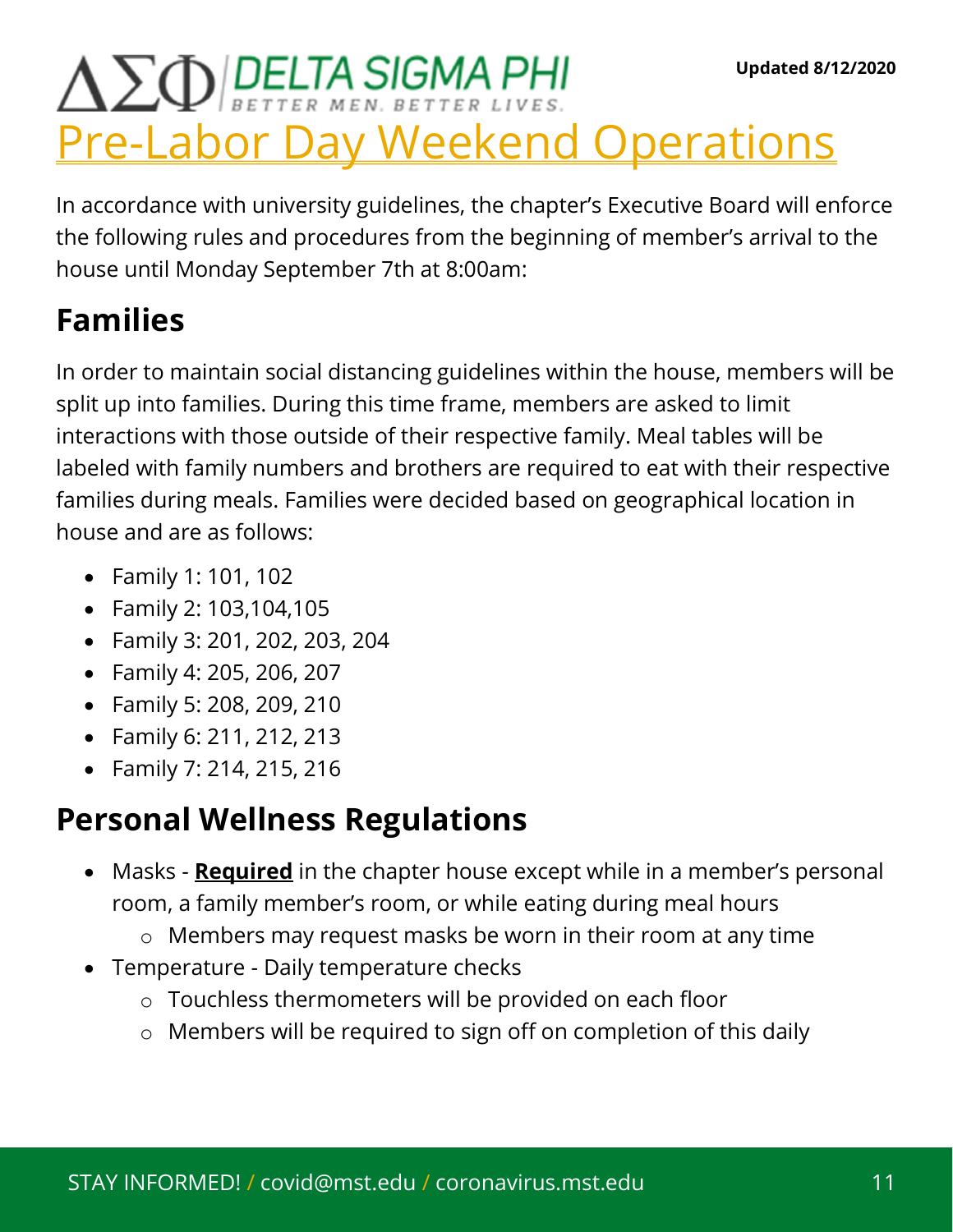# $\Delta \Sigma \Phi$  DELTA SIGMA PHI

### House Visitor Policies

- Non-Members No visitors will be allowed in the chapter house with the exception of those assisting a member with moving into the house on their move-in day
- Out of House Members No Delta Sigma Phi members living outside of the chapter house will be allowed inside
- Members living in-house are asked to not visit those living out of house

### House Common Spaces

Kitchen

- Kitchen will be closed during non-meal hours to ensure that our cook can safely prepare food
- Pre-prepared snacks/drinks/sandwiches will be set out daily during mealtimes
- The kitchen will be open during specific hours of the weekend under strict adherence to the meal procedures outlines above
- VP Ops can be contacted if access to the kitchen is needed

#### Basement

The Basement will be open to in-house brothers only, however, masks and social distancing are required at all times. When possible, being around family units is highly encouraged. If social distancing/mask guidelines are being broken, the basement will be forced to adopt stricter policies (take care of your brothers!)

#### Family Room

The Family Room will be open to in-house brothers only, however, masks and social distancing are required at all times. When possible, being around family units is highly encouraged. If social distancing/mask guidelines are being broken, the family room will be forced to adopt stricter policies (take care of your brothers!)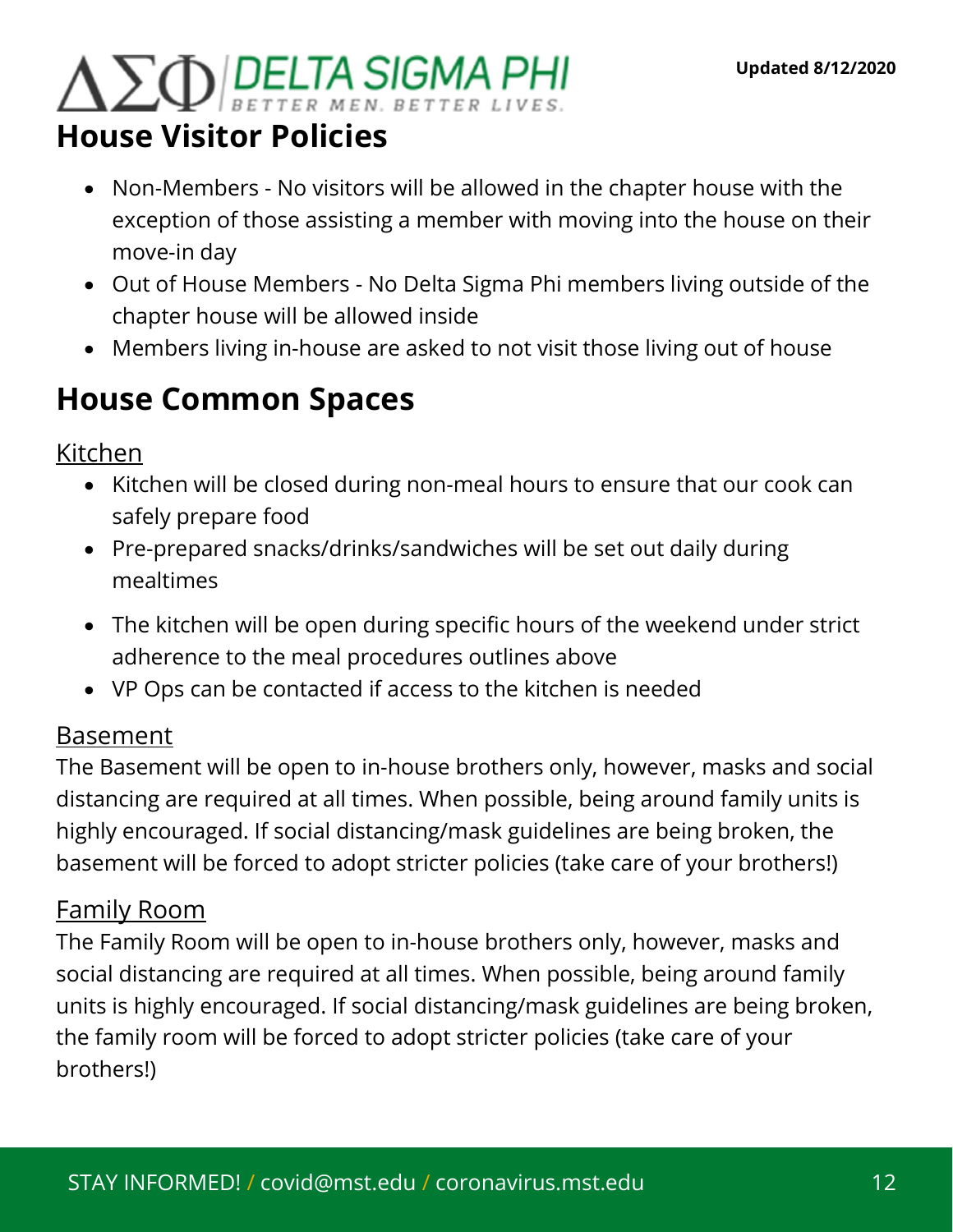# $\Delta \Sigma \Phi$  DELTA SIGMA PHI

#### Bathrooms

Common courtesy is expected in the bathroom at all times. Sink and urinal capacity may be temporarily restricted to promote healthy social distancing while using the bathroom. With the exception of showering, brushing teeth, and other hygienic reasons, masks are required in the bathrooms. It will be a daily chore to clean and sanitize all bathrooms

#### Other common areas

The following will be available by capacity limits and are asked to be used only in conjunction with your respective family members:

- Annex Patio Capacity 10
- Study Rooms Capacity 1/Room
- Conference Room Capacity 3
- Laundry Room Capacity 1
- Annex Gym Capacity 2
- Annex Workshop Capacity 2

## Post-Labor Day Operations

### Level System Overview

Level 1: At least one member has tested positive for COVID-19

- Level 2: When a member qualifies for and receives a COVID-19 test
- Level 3: At least one visitor to the house has tested positive within 14 days

Level 4: The chapter has been successful in keeping COVID-19 from entering the chapter house and is allowed to reduce social distancing

Note: Moving back down the level system will be determined on a case by case basis based on the intensity of the situation and will be communicated by the Executive Board.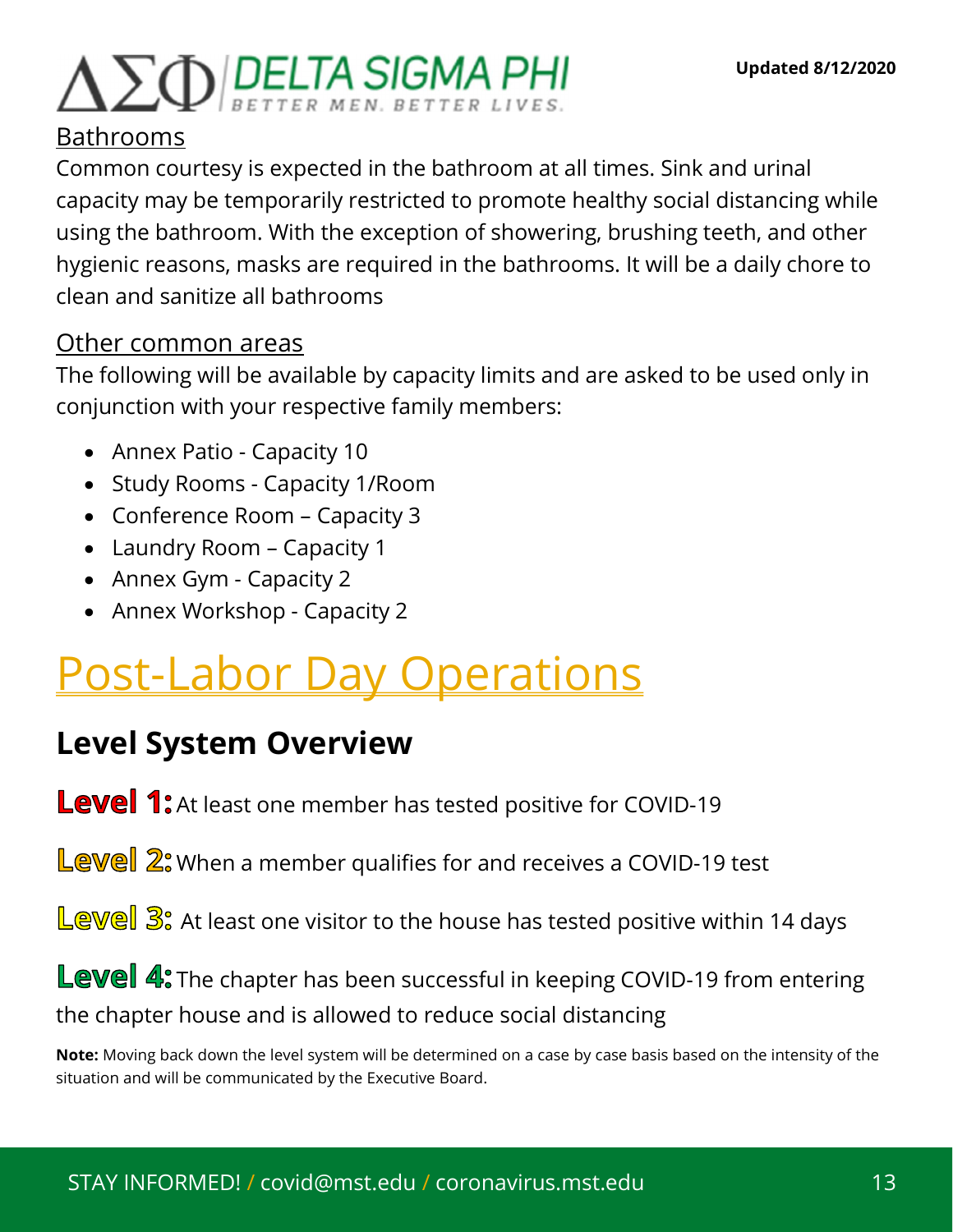## $\Delta \Sigma \Phi$  DELTA SIGMA PHI **Level 1 - Danger**

Level 1 is a status reserved for if a member of our house has tested positive for COVID-19. Our policies will be strictest at this time to prohibit an outbreak within our house.

#### Executive Board Responsibilities

- Contact:
	- o Student Health at (573) 341-4284
	- o Dr. Hirtz, Chapter Advisor at (573) 578-1408
	- o Alumni Corporation Board Members via email
- Provide Student Health with pertinent information to assist with contact tracing
- The chapter will be notified of the level change via GroupMe and student email
- All communications with Student Health will be funneled through the chapter president - Luke Swanton (636) 887-1596

#### Student Health Guidelines

- At this point additional guidance will be given by Student Health
- Those who have been in immediate contact with the individual will be notified by Student Health

#### Personal Wellness Regulations

- Masks **Required** in the chapter house except while in a member's personal room or while eating during meal hours
	- o Members may request masks be worn in their room at any time
- Temperature Daily temperature checks
	- o Touchless thermometers will be provided on each floor
	- o Members will be required to sign off on completion of this daily

#### House Visitor Policies

- Non-Members No visitors will be allowed in the chapter house
- Out of House Members No Delta Sigma Phi members living outside of the chapter house will be allowed inside
- Members living in-house are asked to not visit those living out of house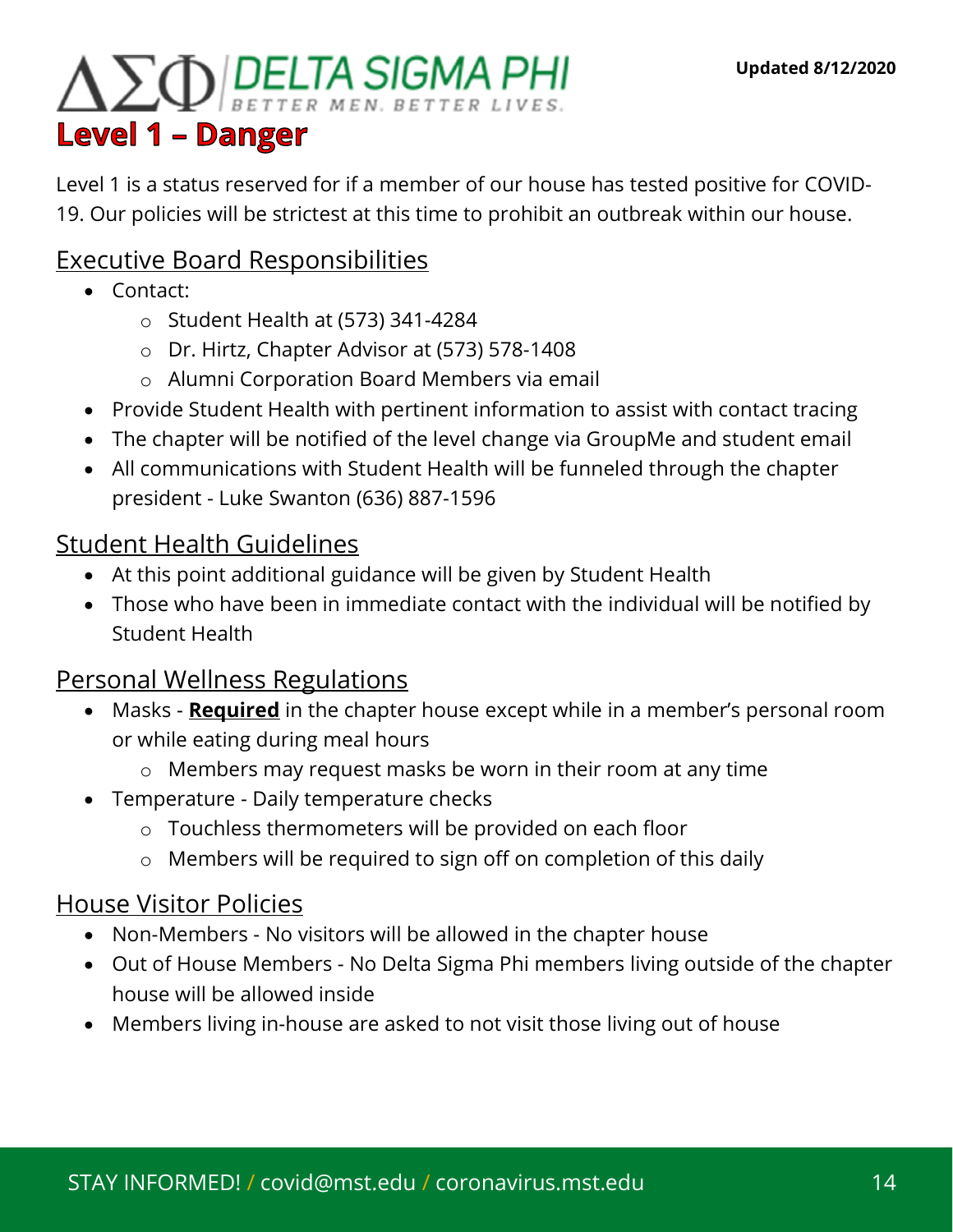## 

#### House Common Spaces

#### Kitchen

- Kitchen will be closed during non-meal hours to ensure that our cook can safely prepare food
- Pre-prepared snacks/drinks/sandwiches will be set out daily during mealtimes
- The kitchen will be open during specific hours of the weekend under strict adherence to the meal procedures outlines above.
- VP Ops can be contacted if access to the kitchen is needed

#### Basement

Closed to members for social activities

#### Bathrooms

Common courtesy is expected in the bathroom at all times. Sink and urinal capacity will be temporarily restricted to promote healthy social distancing while using the bathroom. With the exception of showering, brushing teeth, and other hygienic reasons, masks are required in the bathrooms. It will be a daily chore to clean and sanitize all bathrooms.

#### Other Common Areas

- Annex patio, annex gym, annex workshop, family room will be closed to members
- Study rooms will be open with a maximum capacity of 1 member per room. After each use of a study room, members must sanitize all surfaces within the room.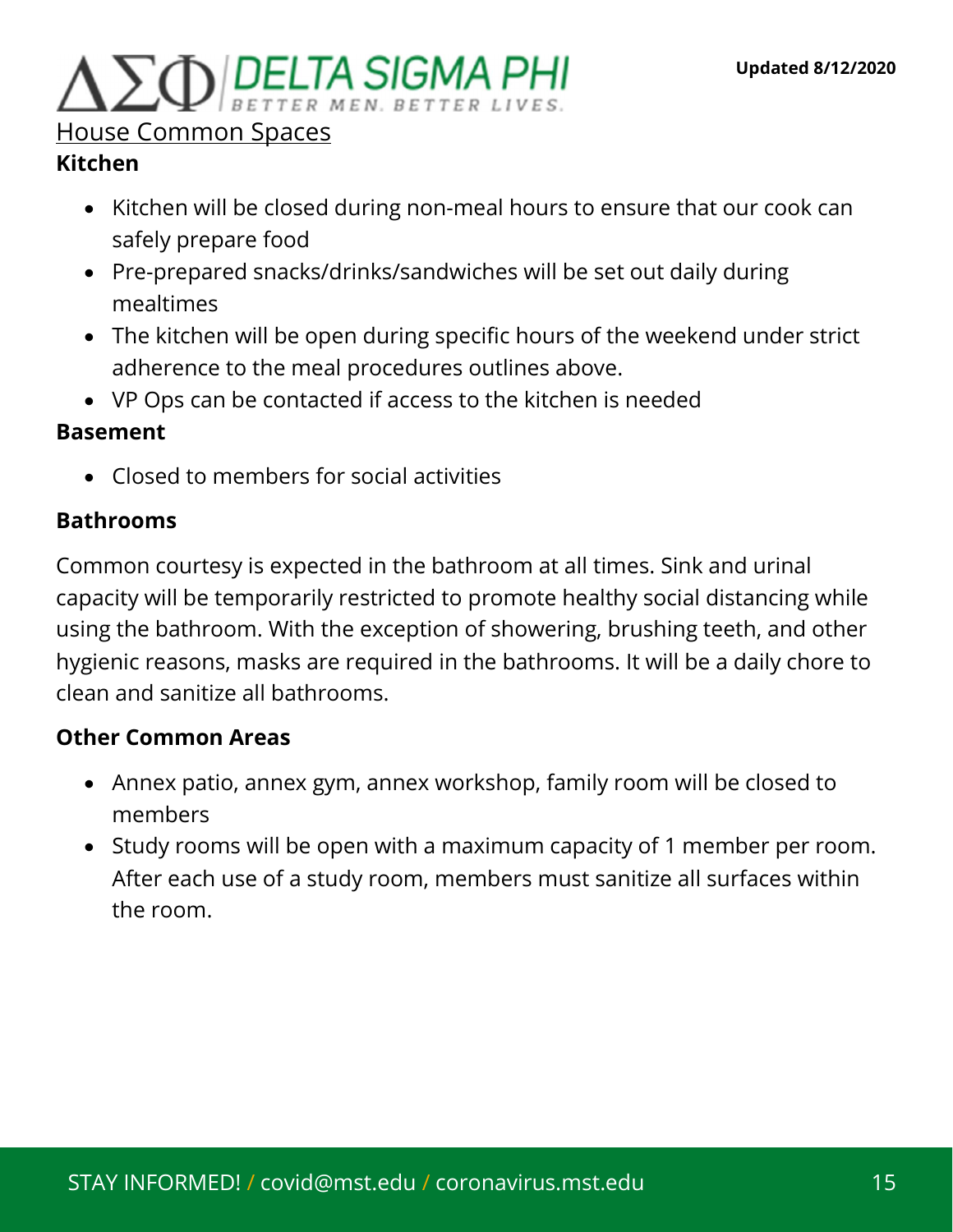## $\Delta \sum_{Q}$  DELTA SIGMA PHI Level 2 - Warning

Level 2 is for when a member of our house qualifies for and receives a COVID-19 test. While it is not a confirmed case, members of the house will be asked to abide by more restrictive guidelines.

#### Executive Board Responsibilities

- Contact:
	- o Student Health at (573) 341-4284
	- o Dr. Hirtz, Chapter Advisor at (573) 578-1408
	- o Alumni Corporation Board Members via email
- Provide Student Health with pertinent information to assist with contact tracing if necessary
- The chapter will be notified of the level change via GroupMe and student email
- All communications with Student Health will be funneled through the chapter president - Luke Swanton (636) 887-1596

#### Student Health Guidelines

- At this point additional guidance will be given by Student Health
- Those who have been in immediate contact with the individual will be notified by Student Health

#### Families

In order to maintain social distancing guidelines within the house, members will be split up into families. During this time frame, members are asked to limit interactions with those outside of their respective family. Families were decided based on geographical location in house and are as follows:

- Family 1: 101, 102
- Family 2: 103,104,105
- Family 3: 201, 202, 203, 204
- Family 4: 205, 206, 207
- Family 5: 208, 209, 210
- Family 6: 211, 212, 213
- Family 7: 214, 215, 216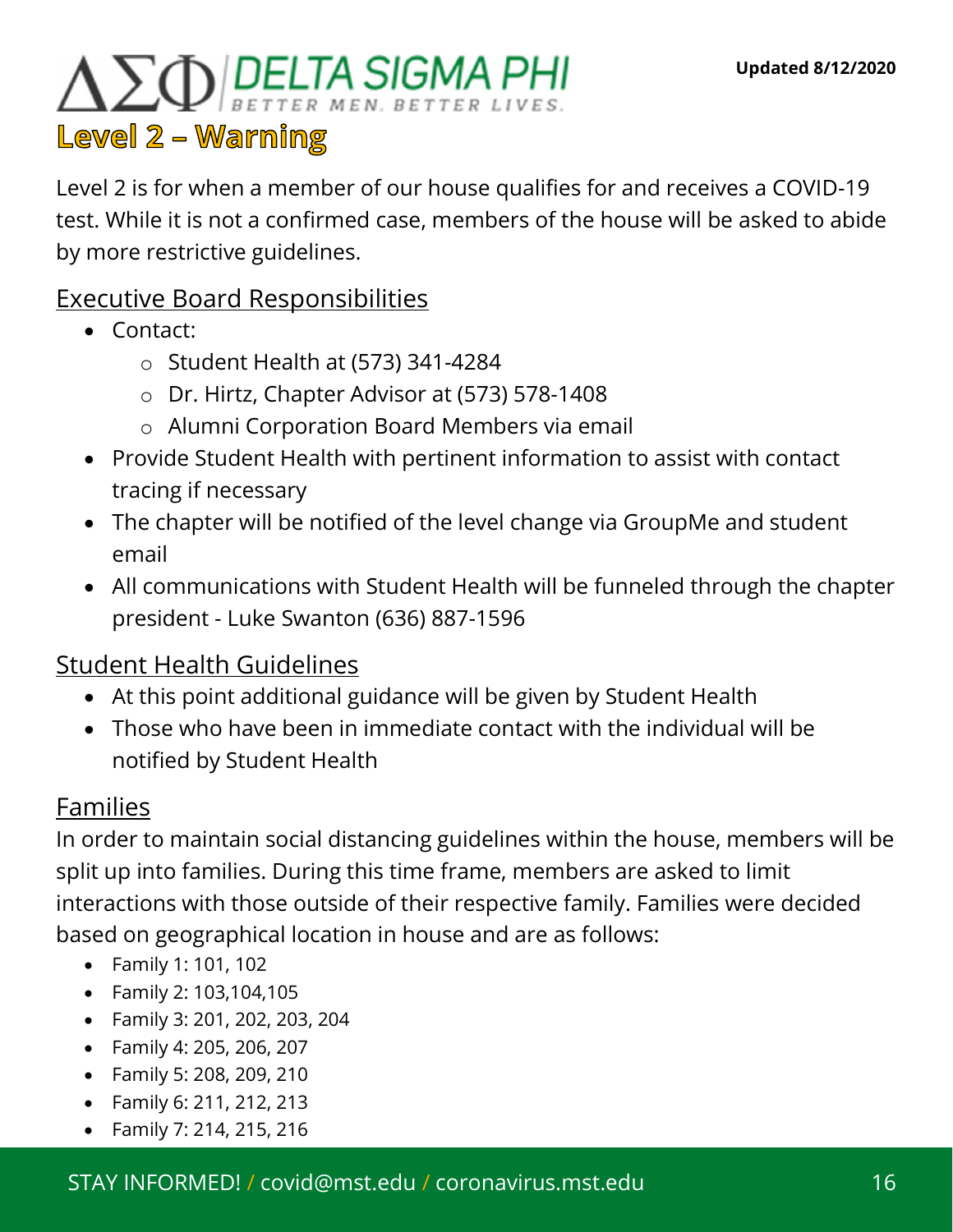# 

#### Personal Wellness Regulations

- Masks **Required** in the chapter house except while in a member's personal room, a family member's room, or while eating during meal hours
	- o Members may request masks be worn in their room at any time
- Temperature Daily temperature checks
	- o Touchless thermometers will be provided on each floor
	- o Members will be required to sign off on completion of this daily

#### House Visitor Policies

- Non-Members No visitors will be allowed in the chapter house
- Out of House Members No Delta Sigma Phi members living outside of the chapter house will be allowed inside
- Members living in-house are asked to not visit those living out of house

#### House Common Spaces Kitchen

- Kitchen will be closed during non-meal hours to ensure that our cook can safely prepare food
- Pre-prepared snacks/drinks/sandwiches will be set out daily during mealtimes
- The kitchen will be open during specific hours of the weekend under strict adherence to the meal procedures outlines above
- VP Ops can be contacted if access to the kitchen is needed

#### Basement

The basement will be open to in-house brothers only, however, masks and social distancing are required at all times. When possible, being around family units is highly encouraged. If social distancing/mask guidelines are being broken, the basement will be forced to adopt stricter policies (take care of your brothers!)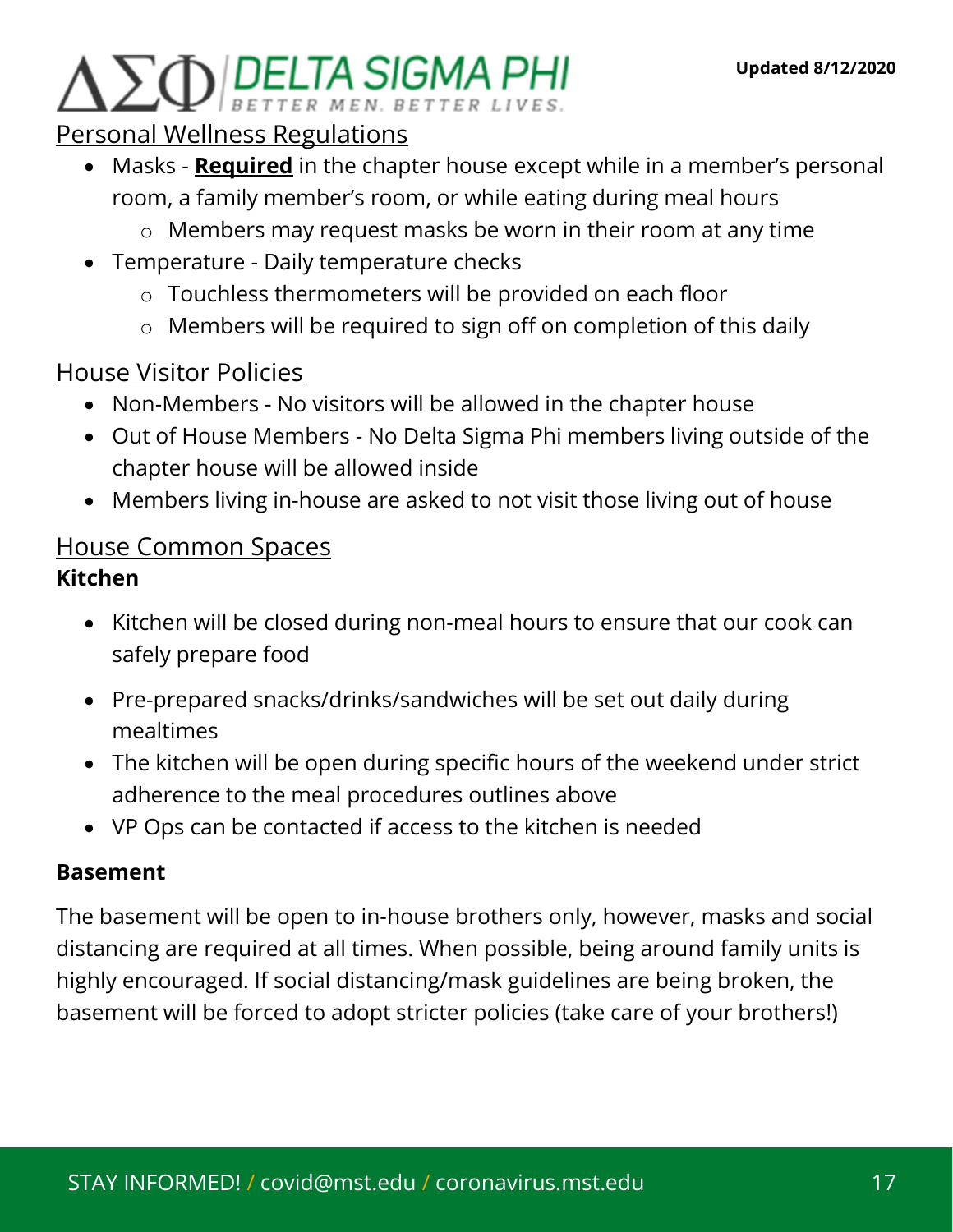# $\sum_{\mathbf{Q}}$  DELTA SIGMA PHI

#### Family Room

The Family Room will be open to in-house brothers only, however, masks and social distancing are required at all times. When possible, being around family units is highly encouraged. If social distancing/mask guidelines are being broken, the family room will be forced to adopt stricter policies (take care of your brothers!)

#### Bathrooms

Common courtesy is expected in the bathroom at all times. Sink and urinal capacity may be temporarily restricted to promote healthy social distancing while using the bathroom. With the exception of showering, brushing teeth, and other hygienic reasons, masks are required in the bathrooms. It will be a daily chore to clean and sanitize all bathrooms

#### Other Common Areas

The following will be available by capacity limits and are asked to be used only in conjunction with your respective family members:

- Annex Patio Capacity 10
- Study Rooms Capacity 1/Room
- Conference Room Capacity 3
- Laundry Room- Capacity 1
- Annex Gym Capacity 1
	- o Out of house members are allowed to use the gym
	- o All equipment must be cleaned after use
- Annex Workshop Capacity 1
	- o Out of house members are allowed to use the workshop
	- o All equipment must be cleaned after use
- Masks will be required in these areas at all times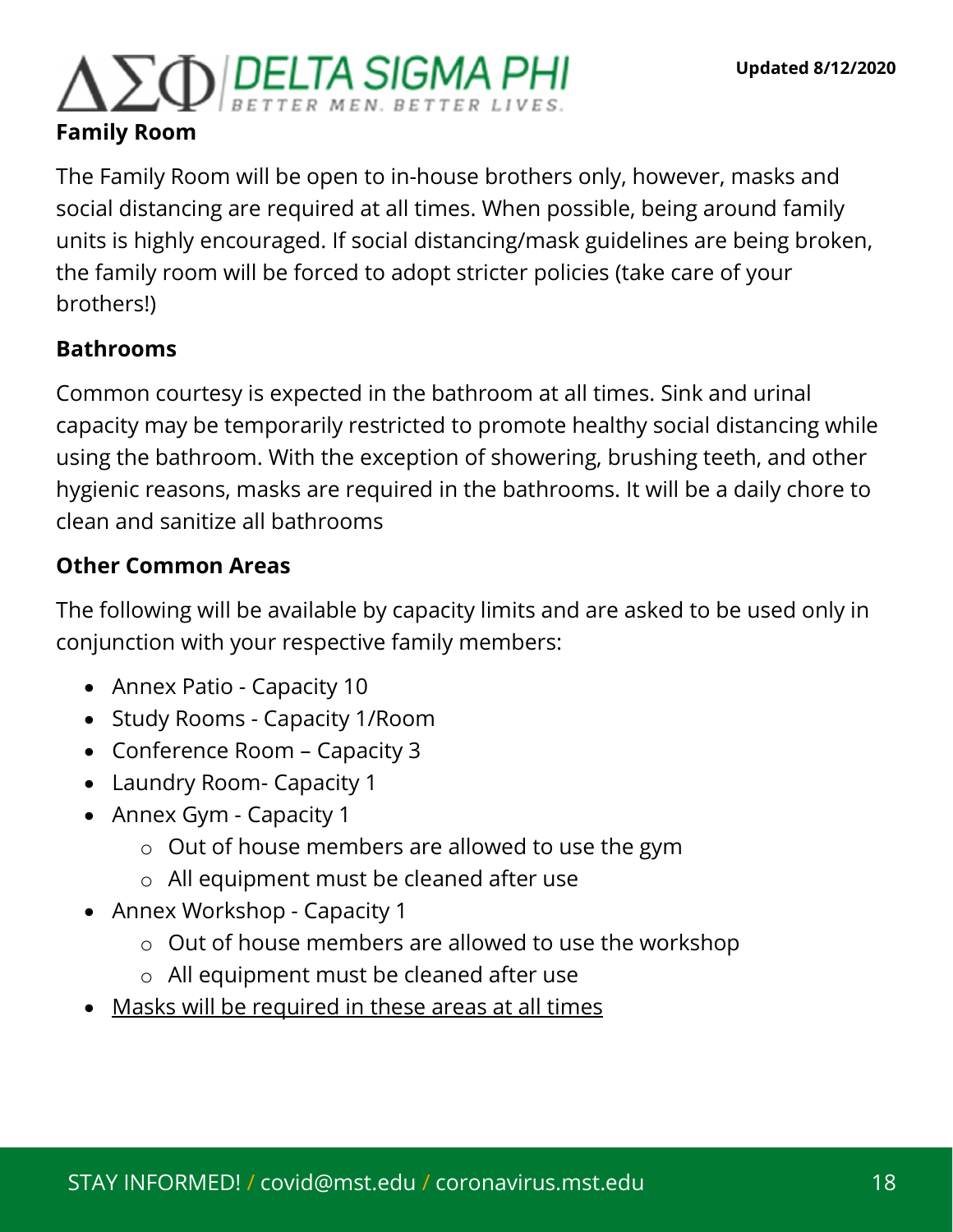## $\Delta \Sigma \Phi$  DELTA SIGMA PHI  $L$ ewel  $3 -$  Caution

Level 3 is for when a visitor of our house within the past 14 days has been confirmed positive for COVID-19. While it is not confirmed yet that any of our members qualify for COVID-19 testing, guidelines may become more restrictive based on the visitor's contact and exposure to members.

#### Executive Board Responsibilities

- Contact:
	- o Student Health at (573) 341-4284 if necessary
	- o Dr. Hirtz, Chapter Advisor at (573) 578-1408
	- o Alumni Corporation Board Members via email
- Provide Student Health with pertinent information to assist with contact tracing if necessary
- The chapter will be notified of the level change via GroupMe and student email
- All communications with Student Health will be funneled through the chapter president - Luke Swanton (636) 887-1596

#### Student Health Guidelines

- At this point additional guidance may be given by Student Health
- Those who have been in immediate contact with the individual will be notified by Student Health

#### Personal Wellness Regulations

- Masks Recommended in the chapter house
	- o Members may request masks be worn in their room at any time
- Temperature Daily temperature checks
	- o Touchless thermometers will be provided on each floor
	- o Members will be required to sign off on completion of this daily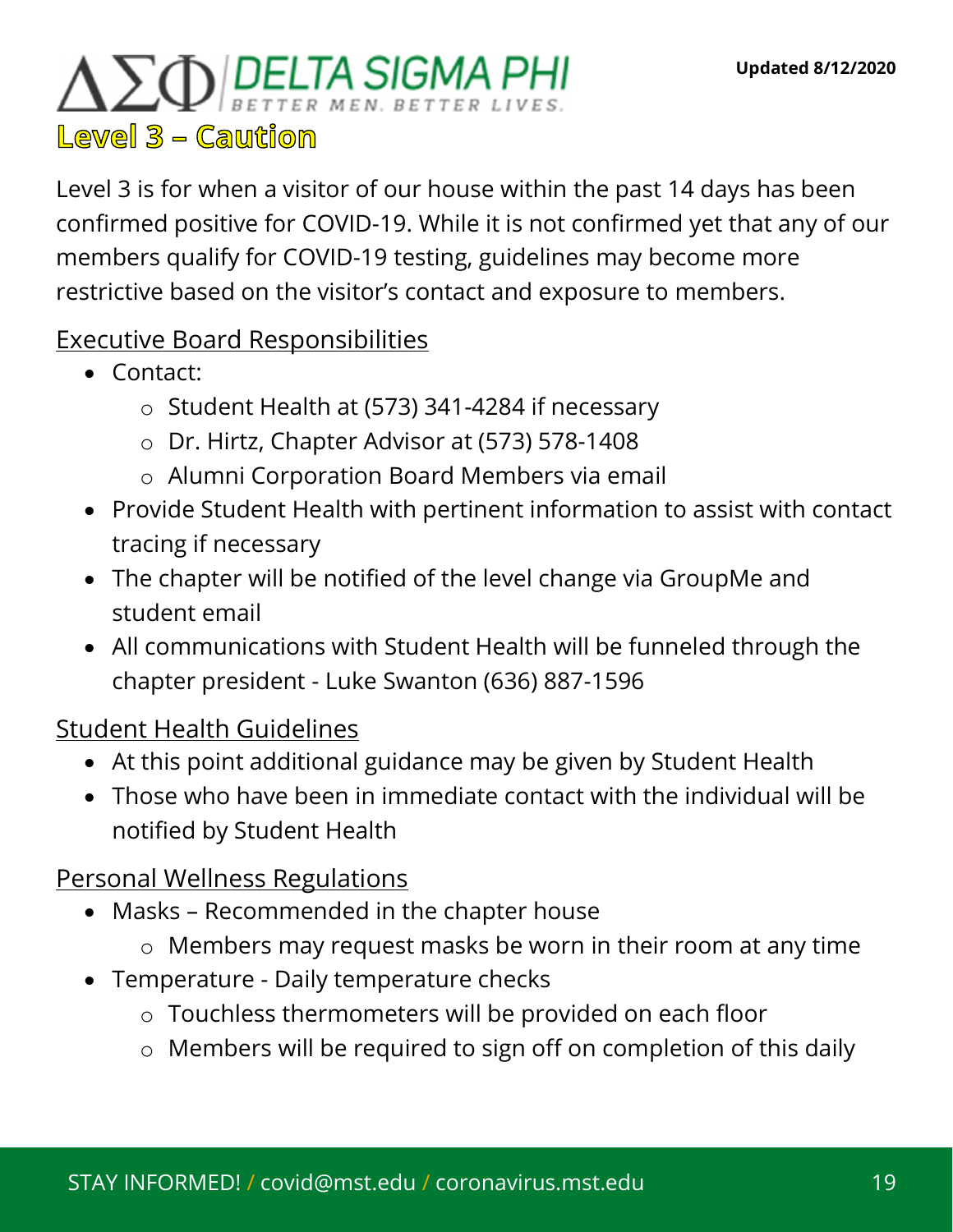## $\Delta \Sigma \Phi$ BELTA SIGMA PHI

#### House Visitor Policies

Pending review of chapter's exposure to guest that has contracted COVID-19 and university guidelines, the following policies will apply:

Non-Members – Visitors will be allowed in the house with proper sign-in. They will be required to wear a mask at all times with the exception of private rooms at the discretion of the members residing in the room

Out of House Members – All members will be allowed in the house with proper sign-in. Masks are recommended to be worn while visiting

#### Sign in Procedures

- Visitors to the house will be required to sign-in at main, northeast, entrance to the house via an I-Pad and Google Form.
- A contactless thermometer will be at the entrance and visitors must have their temperature checked to enter the facility (will be part of the google form).

#### House Common Spaces Kitchen

• Kitchen will be open to members pending review of chapter's exposure to guest that has contracted COVID-19. Refer to the Meal Procedures of this document for more details.

#### Basement

Basement policies will vary based on visitors' exposure to the chapter. Ideally the basement will be open to brothers with university social distancing guidelines. Official events will not be hosted in the basement throughout the semester. Common sense safety measures are expected at all times.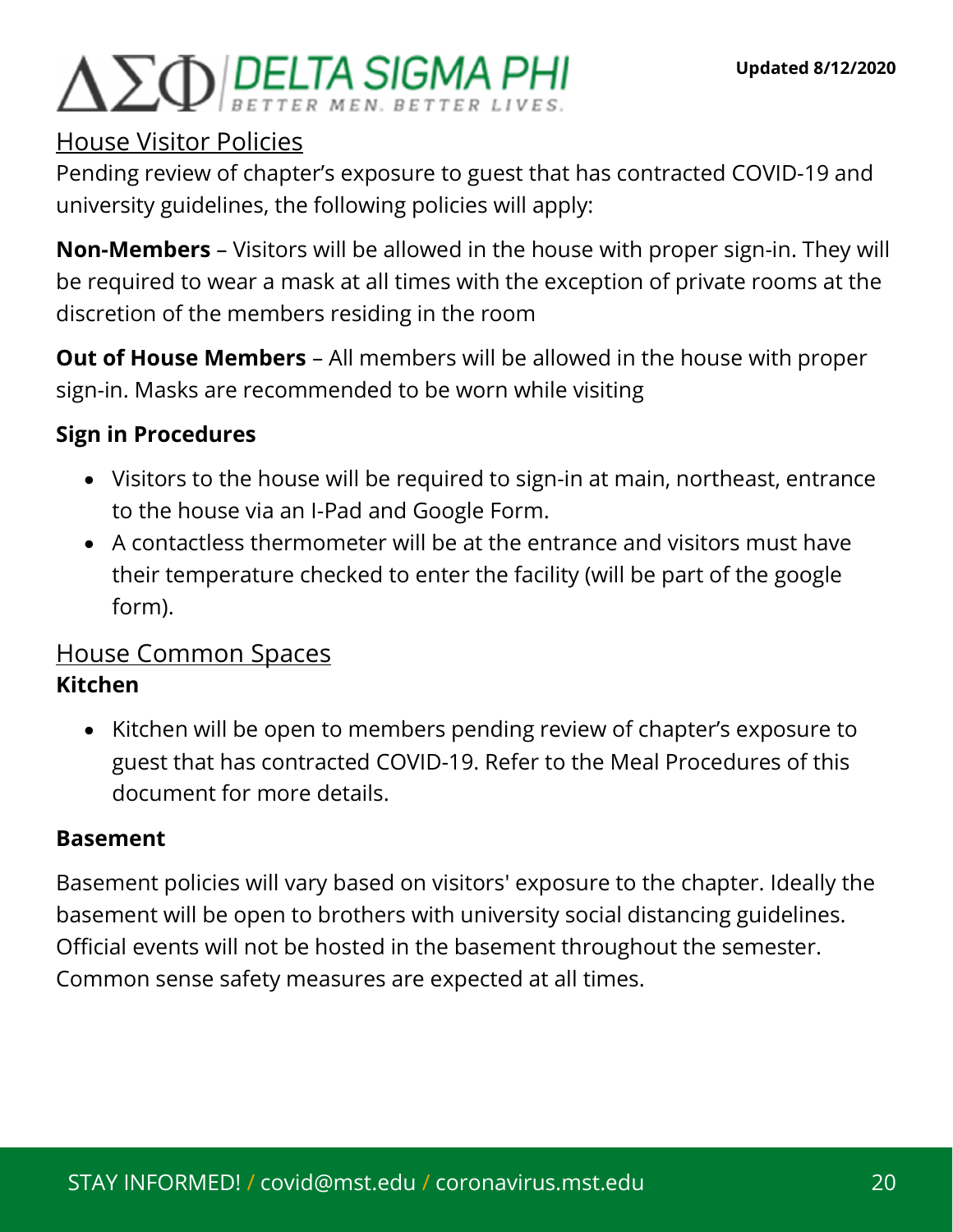## $\Delta \Sigma \Phi$ BELTA SIGMA PHI

#### Bathrooms

Bathroom policies will vary based on the visitor's exposure to the chapter. However, common courtesy is expected in the bathroom at all times. Sink and urinal capacity may be temporarily restricted to promote healthy social distancing while using the bathroom. It will be a daily chore to clean and sanitize all bathrooms.

#### Other Common Areas

The following will be available for usage amongst brothers based on gathering guidelines provided by the university pending review of chapter's exposure to guest that has contracted COVID-19:

- Annex Patio
- Family Room
- Study Rooms
- Conference Room
- Laundry Room
- Annex Gym
	- o Out of house members are allowed to use the gym
	- o All equipment must be cleaned after use
- Annex Workshop
	- o Out of house members are allowed to use the workshop
	- o All equipment must be cleaned after use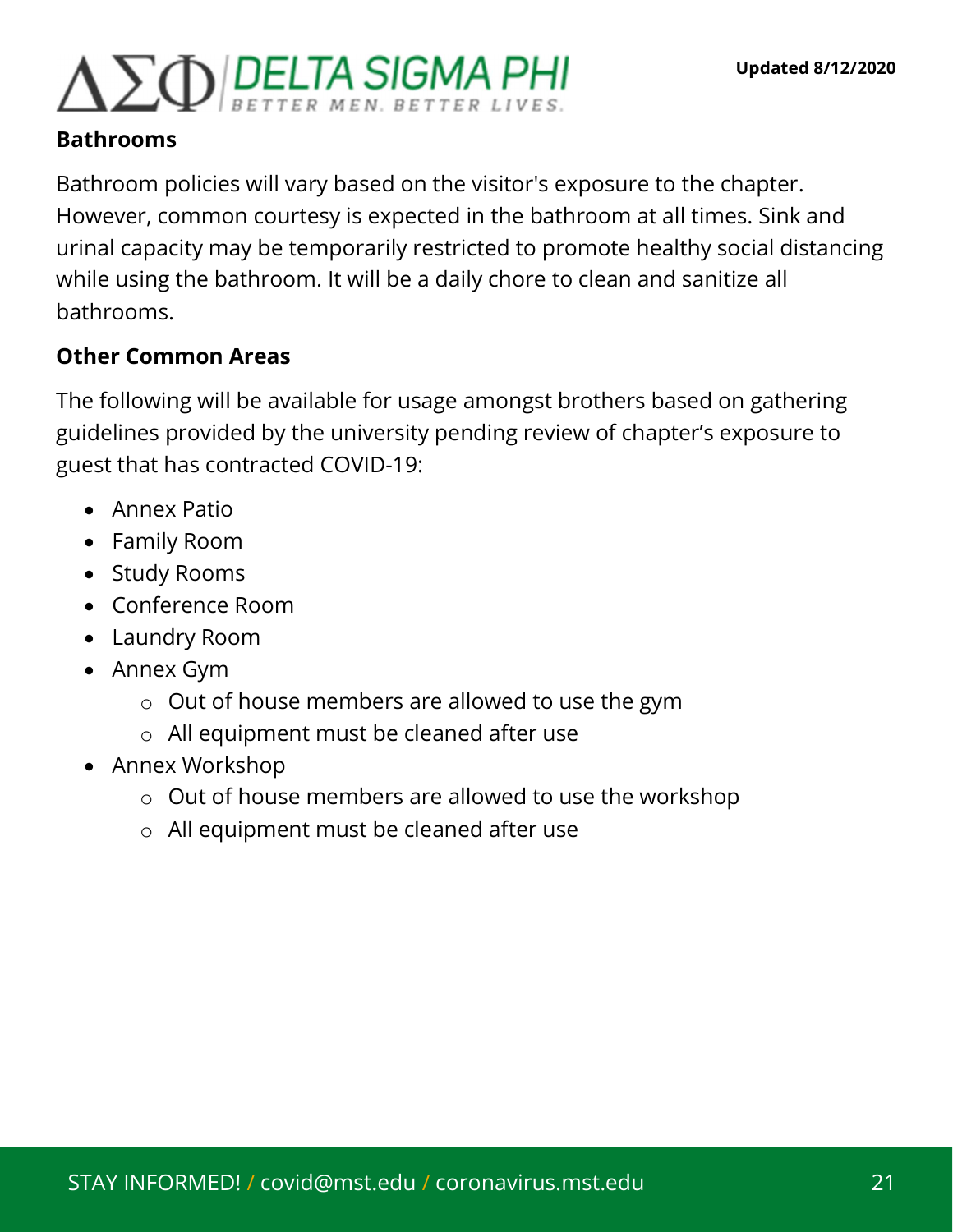# $\Delta \sum Q$  DELTA SIGMA PHI

### **Level 4 - Healthy House Community**

This is the best case scenario for our house and where we would like to operate for the majority of the semester. Restrictions are very limited, and guests are allowed in house. As a brother, its up to you to help us stay at this level!

#### Executive Board Responsibilities

- Contact:
	- o Dr. Hirtz, Chapter Advisor at (573) 578-1408
	- o Alumni Corporation Board Members via email
- The chapter will be notified of the level change via GroupMe and student email
- All communications with Student Health will be funneled through the chapter president - Luke Swanton (636) 887-1596

#### Personal Wellness Regulations

- Masks Not suggested, not required in the chapter house for in-house members
	- o Members may request masks be worn in their room at any time
	- o Mask Policies, particularly with visitors, (as explained below) are highly subject to change.
- Temperature Daily temperature checks
	- o Touchless thermometers will be provided on each floor
	- o Members will be required to sign off on completion of this daily

#### House Visitor Policies

Pending university guidelines, the following policies will apply:

Non-Members – Visitors will be allowed in the house with proper sign-in. Missouri S&T students will be recommended to wear a mask. All other visitors will be required to wear masks at all times. Residents may set their own mask expectations in personal rooms.